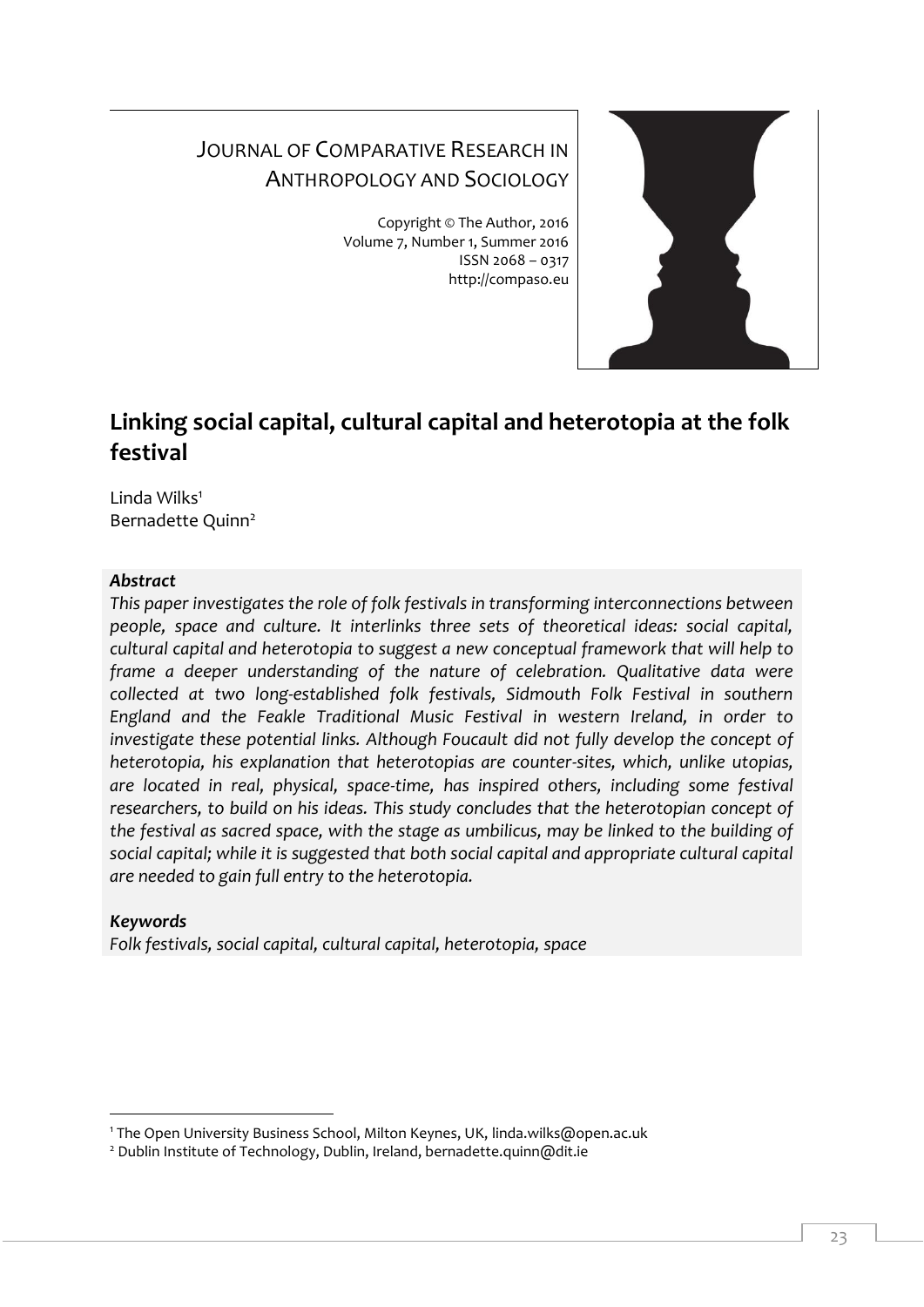#### **Introduction**

This paper seeks to investigate the role of the folk festival in transforming interconnections between people, space and culture. It uses data collected at two longestablished folk festivals: Sidmouth Folk Week in southern England and Feakle Traditional Music Festival in western Ireland and draws on and interlinks three sets of theoretical ideas: social capital, cultural capital and heterotopia.

First, it conceives of festivals as "other" places, in line with Foucault's 1967 (Foucault 1984, Foucault 2008) writings on the concept of heterotopia. It uses empirical evidence from two cases to investigate how different social relations are fostered within the festival place as heterotopia. Having used Foucault's concept of heterotopia to investigate how social relations become changed, this paper then draws on theories of social capital (Bourdieu 2002 [1986]; Putnam 2000) to deepen understanding of how these processes are facilitated through the workings of the festivals. It investigates the extent to which these changed social relations impact on bonding and bridging social capital; and the role played by cultural capital. The paper concludes by suggesting how these three sets of theoretical ideas could be combined into a useful conceptual framework which would enable others to further investigate these issues.

# **Festivals as other places**

For Foucault, festivals constitute an example of what he termed heterotopia (Foucault 1984: 7). Heterotopic sites (Foucault 1984: 3) are defined as ones in which all the other real sites within a culture are simultaneously represented, contested and inverted: the relationship of the heterotopic site is to "suspect, neutralize or invert the set of relations that they happen to designate, mirror or reflect." Foucault went on to explain that six principles underpin the idea of heterotopia: (1) all cultures constitute heterotopias, although in varied forms, (2) their function can change over time, (3) they juxtapose several incompatible sites within a single real place, (4) they break or disrupt traditional concepts of time, (5) they may require certain acts, performances or rituals to gain entry to them, and (6) they exist only in relation to all other sites and spaces. Heterotopia is a wide-ranging but under-developed conceptual framework which includes both macro and micro elements. Foucault himself did not fully develop the concept, and he has been criticised accordingly (Johnson 2013). However, it has been widely used by researchers who, like Saldanha (2008: 20181), interpret heterotopias as "countersites," standing "in an ambivalent, though mostly oppositional, relation to society's mainstream." Saldanha goes on to explain that in contrast to utopias, heterotopias are located in real, physical, space-time, and serve to temporarily introduce different ways of ordering society and space into particular places, at particular times. For Hetherington (1997:40), meanwhile, heterotopias are spaces where "an alternative social ordering is performed," in contrast to "the taken-for-granted mundane idea of social order that exists within society."

While all of the principles of heterotopia are of value in studying festivals, and indeed present much scope for further application in the area, this paper focuses on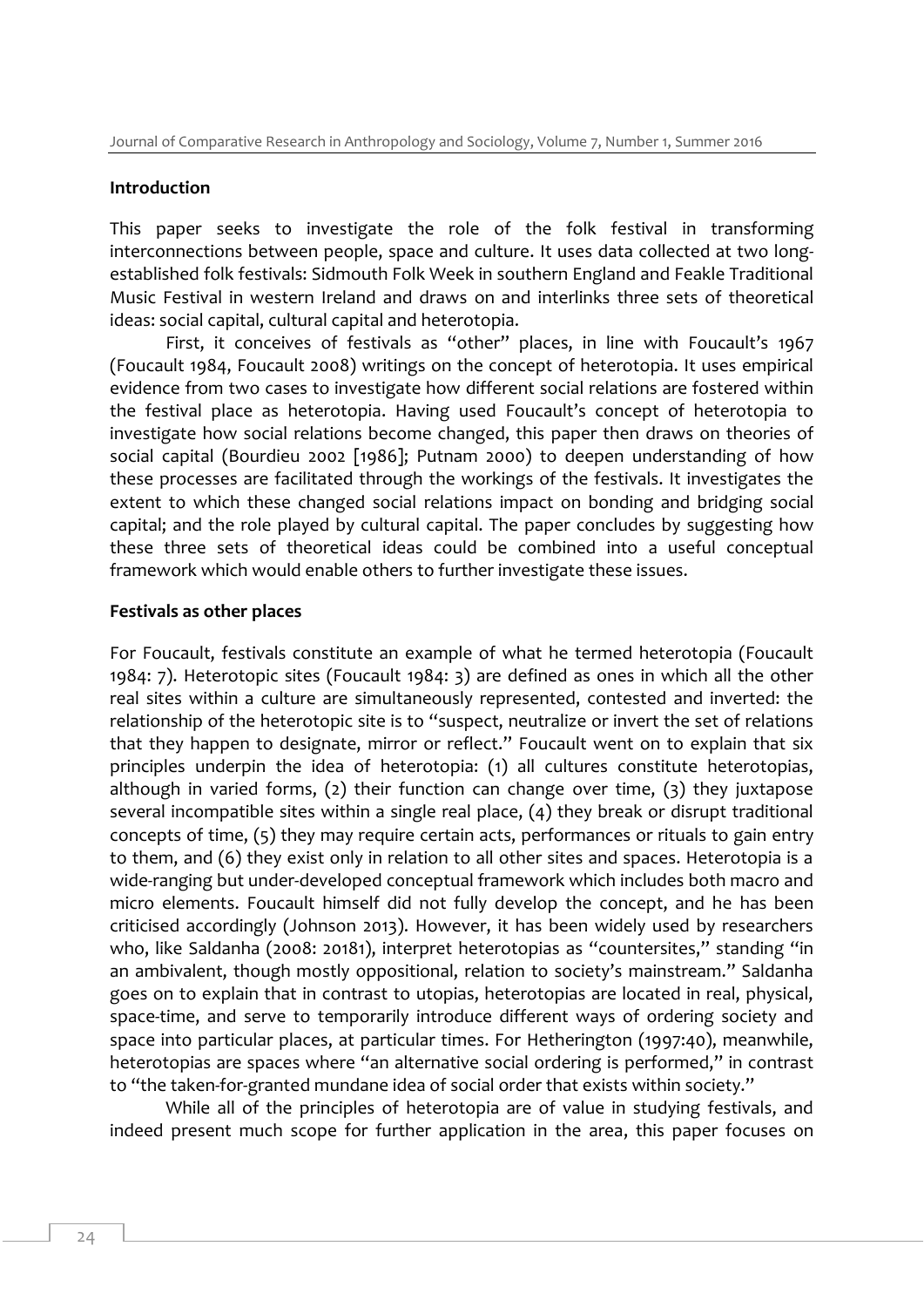highlighting the particular promise shown by two of the principles. The first of these is that heterotopia can juxtapose several spaces within a single space: several emplacements that are in themselves incompatible. The term emplacement is, according to the notes in the Dehaene translation (Foucault 2008:23), a technical term denoting "discrete space," rather than an actual site or place, although Foucault does occasionally also use it to denote these latter two. Foucault uses the example of the theatre which stages a whole series of places, as well as the cinema, which allows the projection of a three-dimensional space onto a two-dimensional screen. The garden is a key example of a contradictory emplacement, according to Foucault. He explained that the traditional garden of the Persians was supposed to bring the world into its sacred space, with an even more sacred space at the centre, the umbilicus, where the water basin and fountain were. This idea may be used within a festival context by conceiving of the festival stage as the umbilicus, and the surrounding space as a site where festival goers can interact with each other and with festival performers, so intensifying social relations. Also, very simplistically, the spatial transformations effected by the staging of the festival enable the juxtaposition of several spaces within a single space, again setting the scene for intensified, although not necessarily positive, social interaction.

A second heterotopian principle showing promise is that heterotopias require certain acts, performances or rituals to gain entry to them. Echoing the features of rites of passage, Foucault suggests that accessing a heterotopian space is not easy: while in theory anyone can enter, not everyone who enters is necessarily included. People can only fully enter with a certain permission and after having performed certain gestures.

A small number of festival studies have used Foucault's heterotopia concept to write of the disruptions caused by festivals and to conceive of them as different kinds of places. Howell (2013), for example, links sense of place and community to heterotopia in her study of the ritualised Badalisc Festival of Northern Italy. Placing Foucault's heterotopia alongside Turner's (1982b) work on ritual, liminality and communitas, Howell highlights how the festival, as an "other place" (p. 46), can force people to step outside their everyday mundane patterns of "normalcy." She concludes that this "time-out-ofmundane-time" (p. 60) provides the ambience and opportunity for communication which can enhance community bonds. Of particular interest is her discovery that humour, laughter and dance, together with communal reunion, enable the festival participants to experience place in a sensual way.

Yazbak (2011) also conceives of festivals as heterotopia in his study of the historic festival of Nabi Rubin, which was first held in the thirteenth century in Palestine, ending in 1946. Yazbak explains that the Nabi Rubin formed a counter-space in the sense of the heterotopia, whereby people escaped to a simpler life, sleeping on mats, in close proximity not only to family and friends but also to strangers. In her study of Ramadan festivities in Istanbul, Karaosmanoglu (2010) claims that Ramadan may be seen as a heterotopic site and a utopic space, by considering it to be an alternative time/space which creates new, albeit temporary, ways of experiencing everyday life in the city. Karaosmanoglu concludes that Ramadan festivities disrupt usual relationships and promote the expression of peace, tolerance and friendship amongst all kinds of people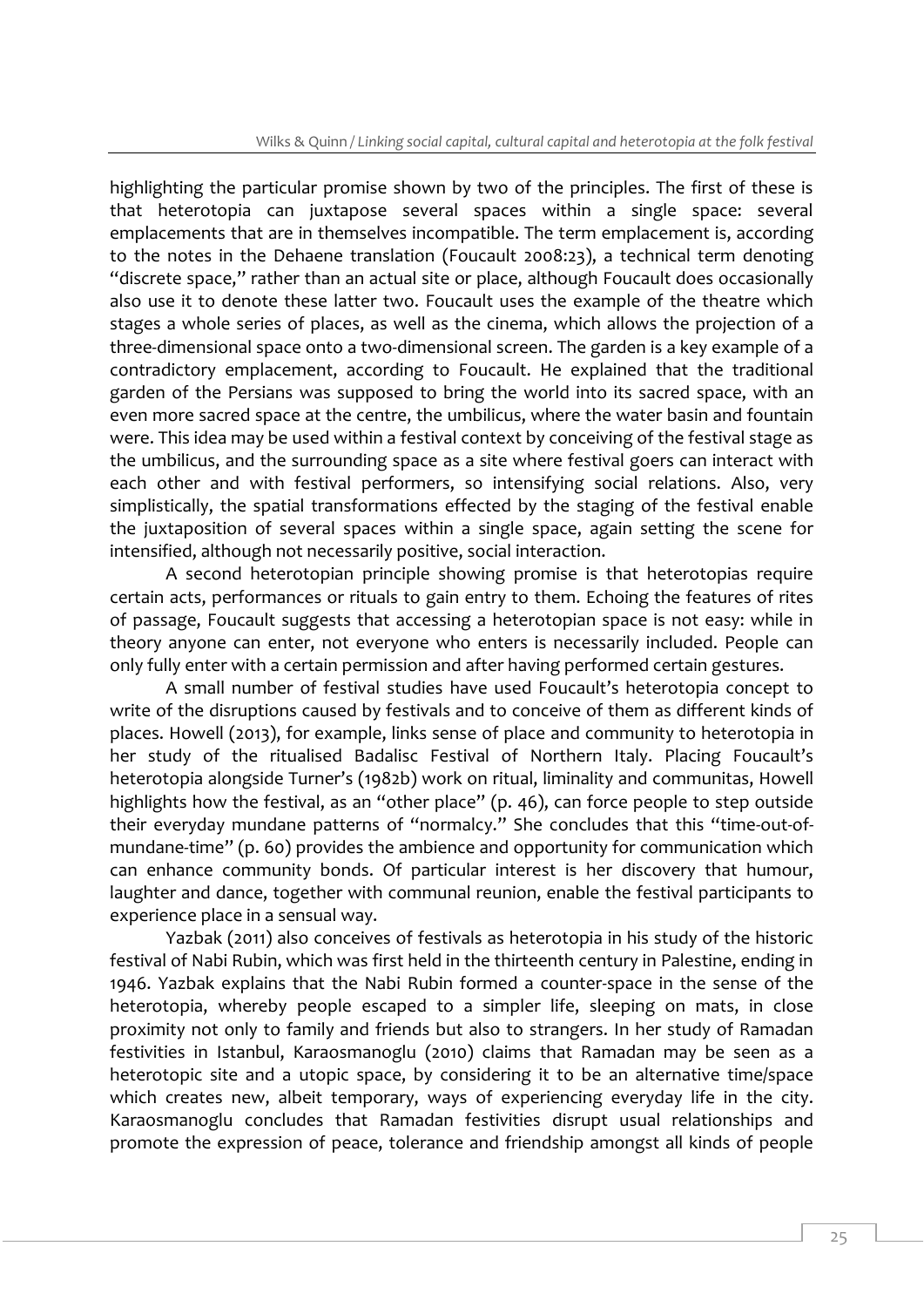regardless of demographics or background, as religion, culture and history mingle in the spaces in Istanbul where the festivities are held.

In these studies, and expressly in the latter one, heterotopia is frequently used as an explanatory concept alongside related concepts like carnival, ritual and liminality. Generally speaking, social scientific studies of festivals understand them to have transformative powers and an ability to disrupt, even deny, the established social order (Duvignaud 1976). Their "time out of time" qualities, in particular, have been highlighted Bakhtin (1968). He understood festivals, and the closely associated carnival form, to offer a temporary release from the strictures and regulations of ordinary time and to act as a site of potential resistance where people are momentarily permitted to invert social norms through collective playfulness, frivolity, exuberance and escape from routine. Abrahams (1982), aligned festival times to ritual times, as both share a different sense of space and time from the everyday world, and provide a contrast to everyday life. Turner (1982a; 1974) highlighted the links between the energies of ritual, play, festivals and celebration. Drawing on Van Gennep's (1960) exploration of ritual or rite of passage, Turner (1982b:121) comments that in the "betwixt and between" liminal, or middle, phase of ritual, people "play" with elements of the familiar, leading to de-familiarisation and short-term reclassifications of social experience. Turner (1982b: 50) also aligned communitas, an "alternative and more liberated way to be socially human," to liminality. He explains that the inclusivity of communitas, which can characterise the relationships of those undergoing ritual, contrasts with the exclusivity of the social structure which gives sense and order to everyday life, although he warns (p. 84) that it is not necessarily a mechanism for promoting a gross group solidarity.

Another study that understands festivals as liminal zones, or carnival inversions of the everyday, is Ravenscroft and Matteucci's (2003) work on Pamplona's San Fermin Festival. Again, this paper highlights features of the carnivalesque, including inversion of the everyday. However, although they do argue that liminal zones are created in which people can engage in deviant practices, they point out that these zones are safe places to transgress the wider social structure of everyday life. This, they argue, effectively reinforces social order, although they acknowledge that new and revised social values may be gradually legitimized in the process. More recently, Jaimangal-Jones et al (2010) claim that the spatial construction of large dance music festivals may be framed by liminality and rites of passage. They highlight the temporary nature of the festival experience, where the norms and social structures of everyday life are transcended and challenged. The authors also characterise attendance at dance events as a rite of passage, with the transition, or liminal phase marking a time of ambiguity outside of normal social rules. Ziakas (2013) also picks up on the theme of liminality, highlighting its application to periods of distancing from everyday rules. He highlights its potential role in enhancing social networks and communitas.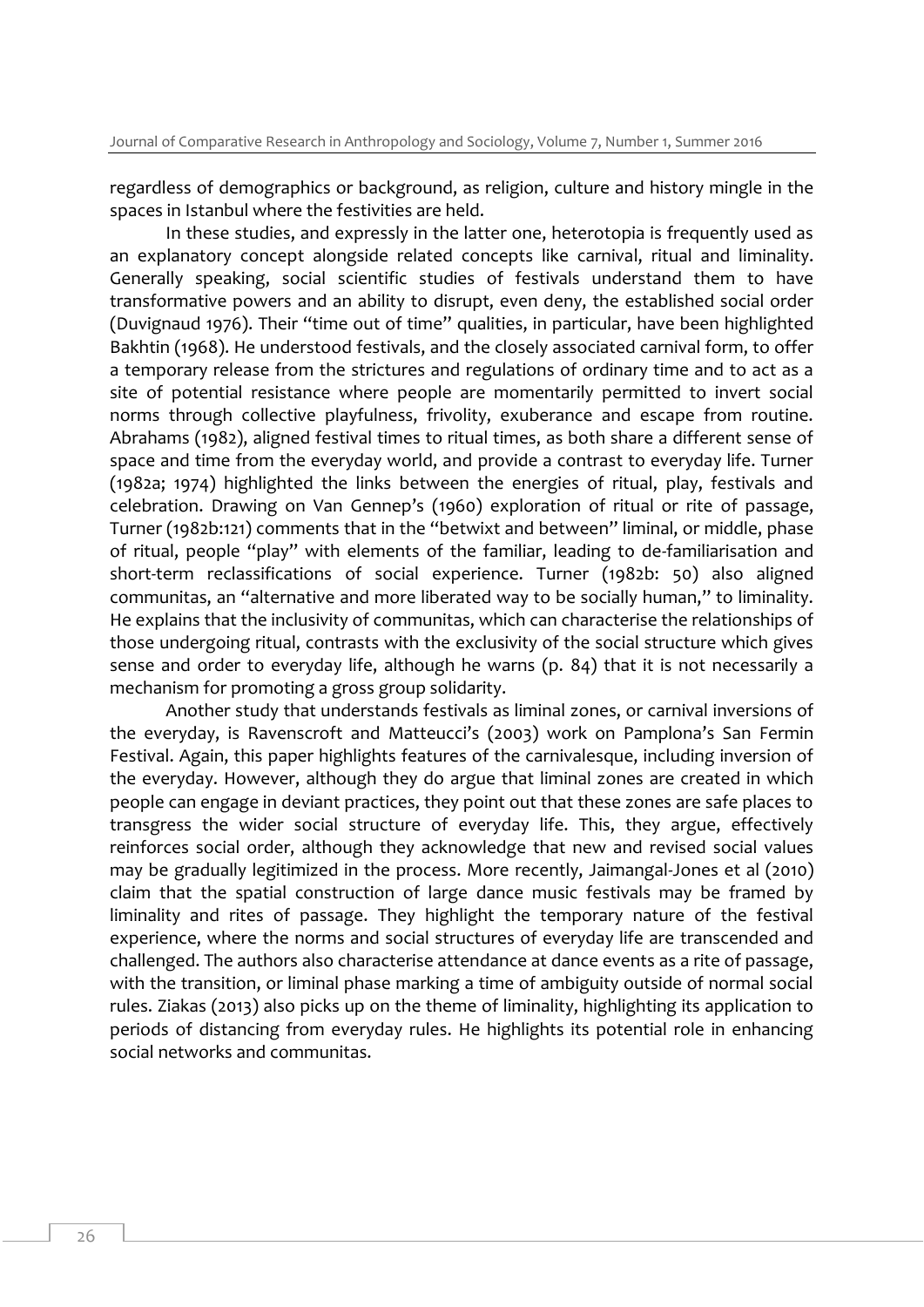# **Festivals, social capital and cultural capital**

Notwithstanding the insights produced through the application of heterotopia in the literature to date, it is suggested here that combining the concept with social and cultural capital ideas can further advance understandings of the social function of festivals. Social capital is a broad term, with theorists interpreting and developing the concept in various ways. Bourdieu (2002 [1986]) places the individual at the core of the concept, linking the volume of social capital possessed by a person as dependent on the network of connections they can mobilise. He highlights the role of occasions, places and practices and the mutually recognisable signs within these contexts which are attempts to control access to the network. Putnam's (2000) approach to social capital emphasises the macro scale: the way in which networks, norms and trust may facilitate co-operation for mutual benefit. Putnam identifies two styles of social capital which may characterise social networks: bridging and bonding. He explains that bonding social capital is inward looking, reinforcing exclusive identities and promoting homogeneity; while bridging social capital is outward looking, promoting links between diverse individuals. Therefore, he sees bonding social capital as increasing solidarity with people who are already similar, while bridging social capital links people who move in different circles. Conversely, bonding social capital may also have the effect of excluding those people who do not conform to the norms of the network.

While many studies have a singular focus on social capital, this research follows Bourdieu who claims that cultural capital is indivisible from social capital, as cultural goods are used as symbolic goods to gain access to social capital. An individual's taste for culture is, according to Bourdieu (1984) expressed in their habitus, with a taste for music being a supreme opportunity for individuals to indulge in "intellectual window dressing": that is, to flaunt their knowledge (Bourdieu 1993: 103). Consideration of cultural capital will therefore also inform this study.

Recently, social capital has assumed greater prominence as a theoretical line of enquiry in studies focusing on the social dimensions of festivals (Arcodia and Whitford 2007; Finkel 2010; Mykletun 2009; Quinn and Wilks 2013; Wilks 2011; Ziakas 2013). Arcodia and Whitford (2007) were one of the first to study social capital in festival settings, arguing that it is encouraged by the negotiations between festival organisers and the many local groups and individuals who are needed to play a part in delivering the event. Social cohesiveness is also promoted during festival time due to the opportunities it gives to unite behind a common social purpose. Finally, the authors suggest that social capital is also enhanced by festivals because of the opportunities they give for public celebration, leading to a feeling of goodwill and communitas. Crespi-Vallbona and Richards (2007) also drew on social capital when they argued that festivals can both increase the bonding social capital within a community, and enhance its bridging social capital by linking it to the world beyond the immediate community. Curtis, meanwhile, used social capital ideas in her study of an Australian jazz festival and found that social interaction was linked to the pursuit of musical excellence. She argued that the space the festival provides for entertainment and enjoyment is important in engendering a heightened sense of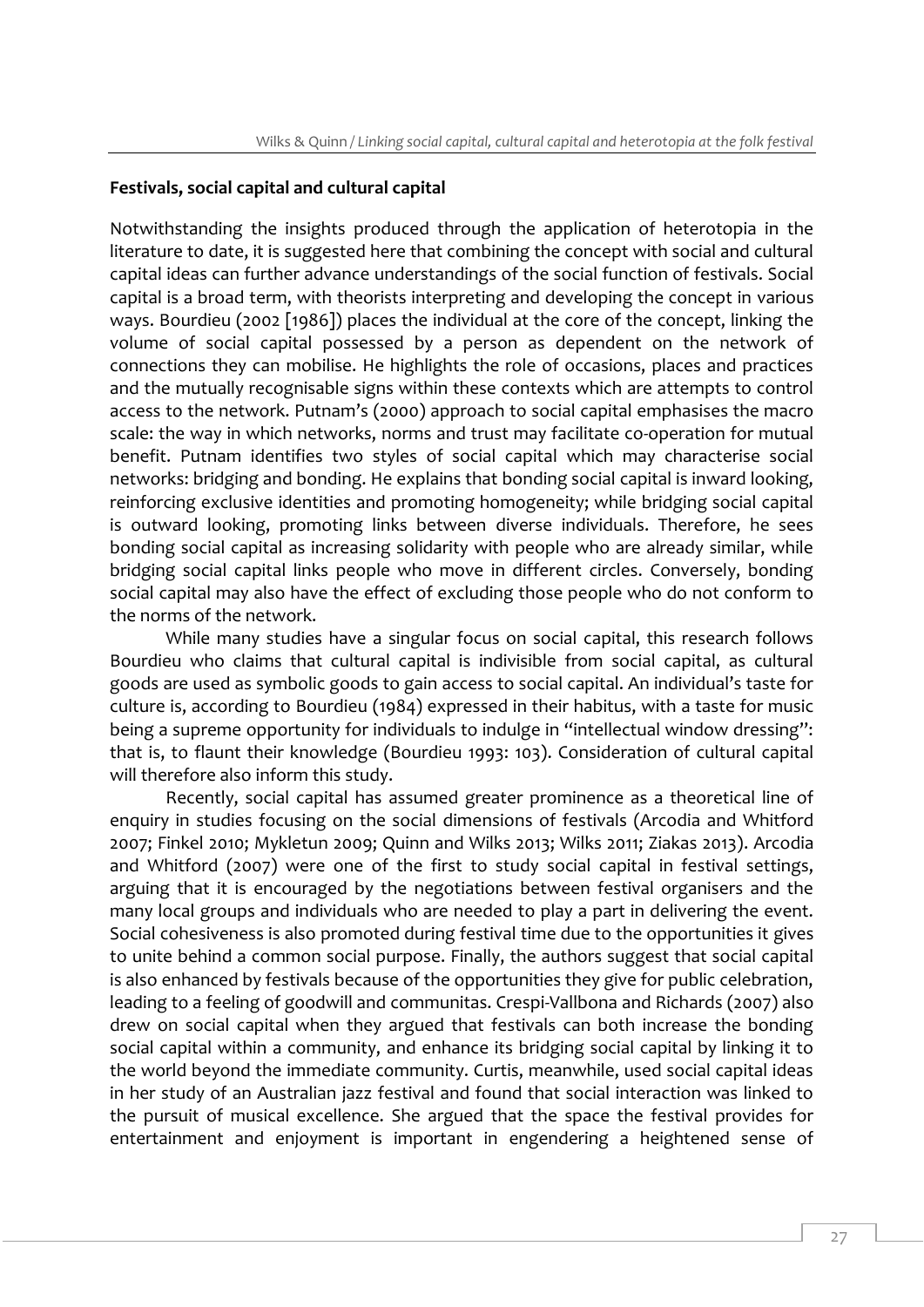belonging. She acknowledged that a festival transforms place and that, in her case study, a shared love of jazz underpins social networks which extend beyond the city. She also found that many locals also took part in the celebrations due to allegiance to the town, rather than because of the music. Finkel's (2010) work on the Scottish Up Helly Aa festival also points to the role that festivals play in creating place identities and reaffirming notions of traditionally constructed gender roles, while also acknowledging that festivals may not always engender positive social relations.

Giving added depth to the links already made between social capital and festivals, Wilks (2011) distinguished between close-knit social connections, temporary connections and separateness at festivals. She concluded that bonding social capital was in evidence at the pop and folk festivals that she studied, but that bridging social capital was not common. At the opera festival, neither bridging nor bonding social capital was prevalent, with attendees preferring to stay detached from other people. Alongside social capital, Wilks (2009) linked cultural capital with the music festival experience. Mykletun (2009) also linked these two capitals within a festival context, while Willems-Braun (1994) highlighted the links between cultural practice, social identity, and place.

Thus, whether positive or negative, it is evident that festivals produce social outcomes. Place and space are understood to be important in providing contexts for social interaction, with temporal aspects being also part of the mix. While this literature review shows that research into the social role of festivals is long standing, diverse and empirically well illustrated, there appears to be something of a disjoint, and indeed an overlap, in the conceptual ideas employed. What appears to be needed is a greater synthesising of the theoretical lines of enquiry employed so that the transformative effect that festivals have on social relations may be examined comprehensively and cohesively. This paper seeks to contribute by proposing that further elaboration of Foucault's thinking on heterotopia, linked with social capital and cultural capital ideas, can further advance knowledge.

#### **Methodology**

To help throw more light on the relationship between heterotopia and social and cultural capital at folk festivals, data were collected at two sites: Sidmouth Folk Week (Southern England) and the Feakle Traditional Music Festival (Western Ireland). Both Sidmouth and Feakle are relatively small communities where public and community space is dominated by festival activities during the festival period. A total of 92 interviews were conducted across the two festivals. At Sidmouth Folk Week, 37 interviews were carried out with local people, capturing the views of 39 local festival stakeholders. A further 9 interviews, captured the views of 10 non-local festival stakeholders. In Feakle, some 30 local people were interviewed, along with 18 visitors. The interviews were carried out "in-themoment" in festival spaces, were semi-structured, and averaged around 15 minutes in duration. A spread of social actors was interviewed, including festival organisers and volunteers, local business people, performers, and audience. The interview outputs were transcribed verbatim and analysed thematically using NVivo software.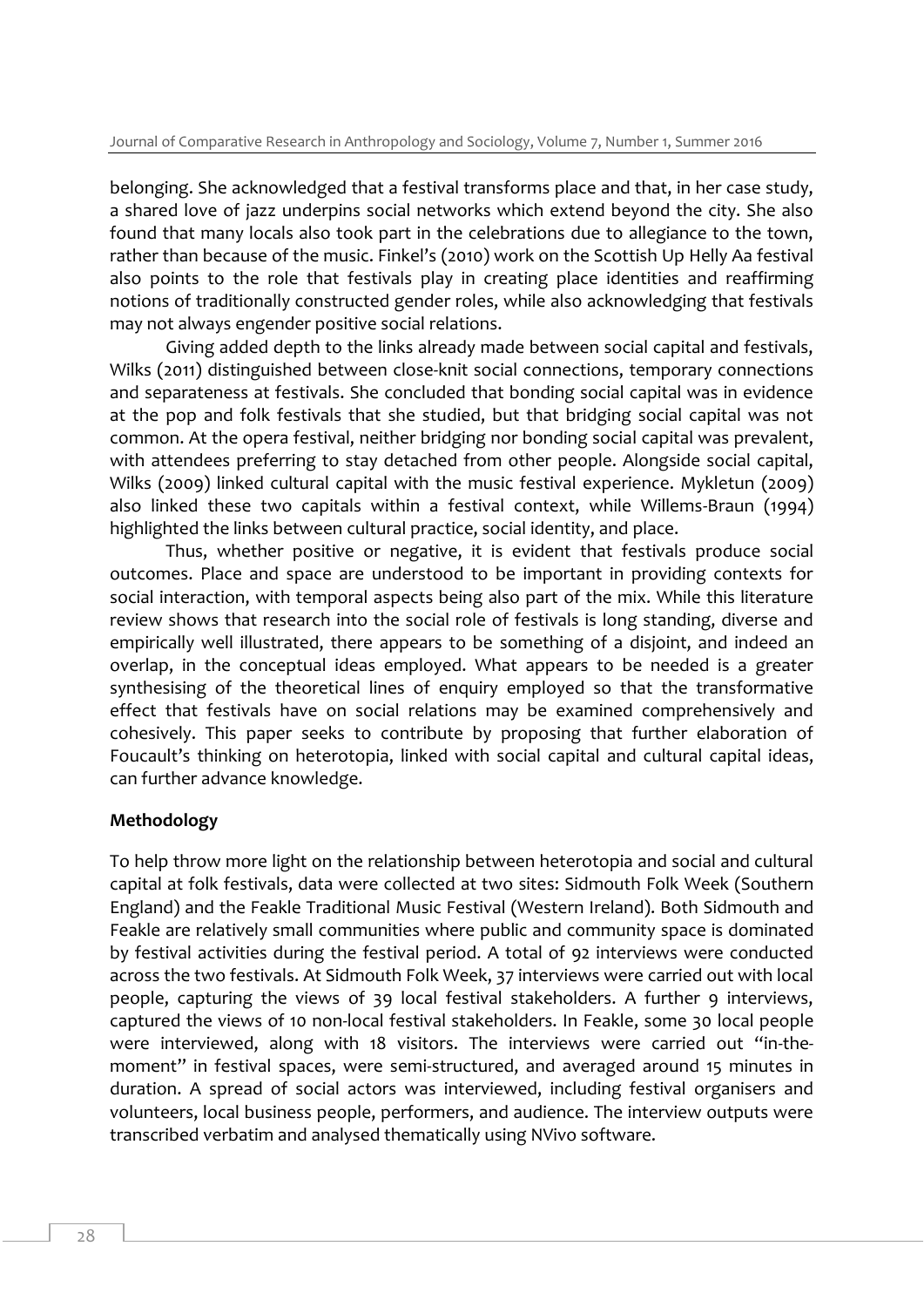#### **Juxtaposing spaces, intensifying social relations**

The study data suggest that the principle of the juxtaposition of several spaces within a single space shows promise in relation to the festival in both of the study cases. Like the arts-related examples given by Foucault, the theatre and the cinema, festival places are also transformed by the staging of performances in a variety of discrete spaces in the host location. So the juxtaposition of several spaces within a single space effected spatial transformations that were very clearly observed by local residents. In Sidmouth, the town's promenade was taken over by the festival procession and fireworks as is clearly explained here:

> S21 "Well the procession comes down from the west end, Connaught Gardens is it, down the hill. That's Saturday afternoon and I think this year they had one during the week Wednesday or Thursday, and then they have the grand parade Friday night for the fireworks."

Indoor spaces were also altered, as local hotels, pubs and clubs, were converted into various spaces for musicians to play or sing together informally.

> S14 "You wouldn't recognise the bar [of the Bedford]. Normally it doesn't look anything like that. I think they must keep the furniture in the basement and bring it out."

In the tiny village of Feakle, the absence of a dedicated cultural infrastructure to house the festival meant that every available space became transformed from its everyday existence to one replete with apparently contradictory meanings. Thus, adults took workshops in primary school classrooms; children went to village pubs in the early evening because music sessions designed to include young people are organised there; the school yard becomes an outdoor café, as the school's Parents' Association avail of the opportunity to provide refreshments while simultaneously raising money for charity; and the church altar becomes the stage for the main headline event.

The fact that both festivals were held at the centre of the town/village and not on greenfield sites meant that the presence of the festivals was all pervasive:

> S44 "I think the key thing … we are nothing like the majority of festivals, which are greenfield sites, they put a fence around their festival. Everything that happens happens within that fence, all the money is spent within that fence. It has little to do with the local community. Whereas here it's always been at the centre of the community, so that you can't avoid you know Folk Week, you have to unless you take a holiday somewhere else…"

The stages upon which the festivals' activities unfolded (whether constructions or spaces temporarily designated for performance) were located very centrally at the heart of the places studied, and accumulatively, their effect was transformative. These stages, towards which performers and audiences gravitated, recall Foucault's idea of a garden being anchored by the umbilicus of a water fountain. Akin to Foucault's analogy of the garden, the festival transforms the place into something of a sacred space, and the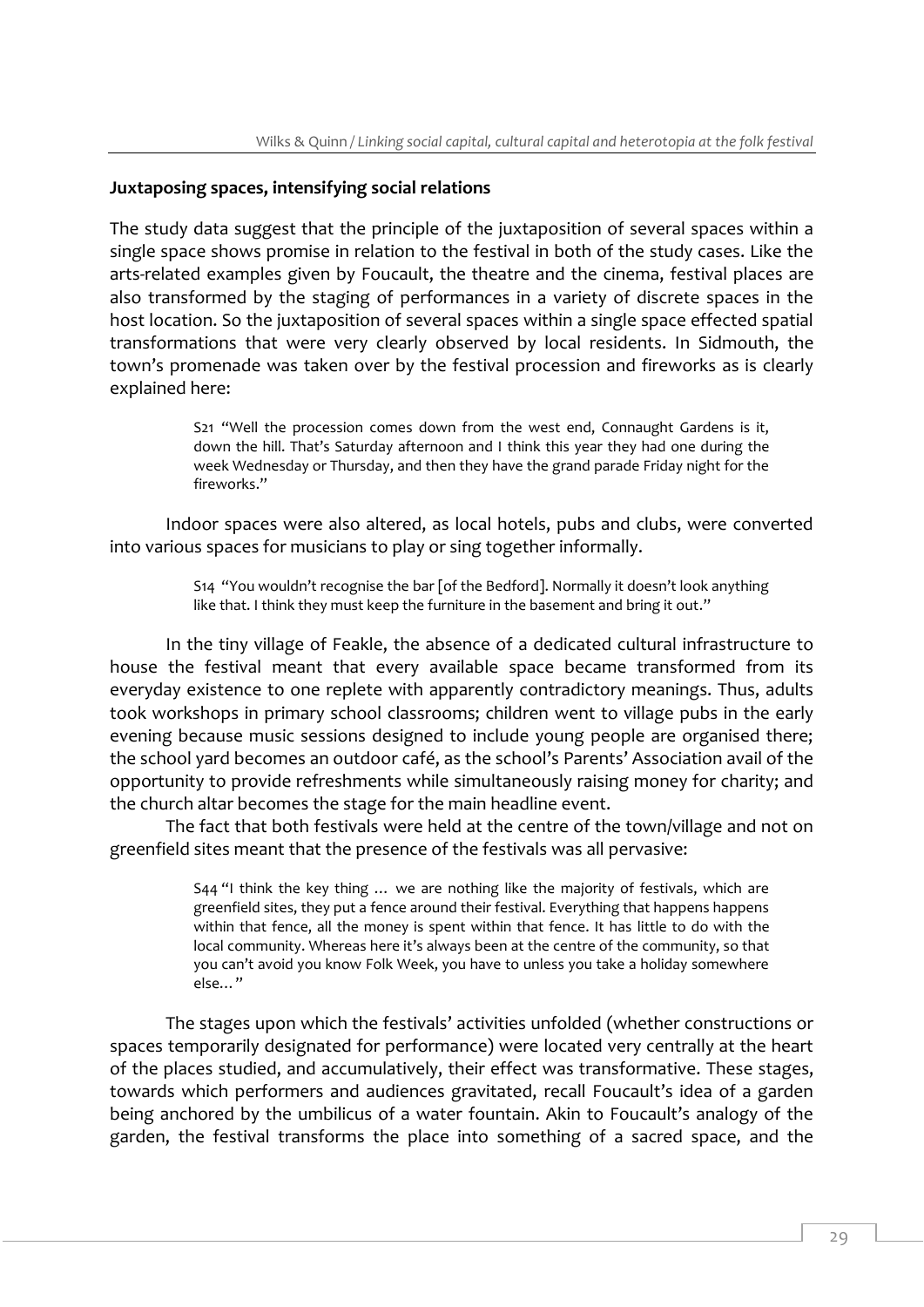accumulation of people there emerges through what might be described as a rite of pilgrimage. At the centre of this sacred festival space is the celebration of something of particular import both to the people of the place and to those who visit specifically for the festival. Hence, in Feakle, the particular music, musicians and instrumental styles long associated with the East Clare area are showcased, even venerated. Repeatedly, interviewees communicated the sense of congregating to revere:

> F15 "It does attract people and you know what amazes me is you see the likes of, there's English people there and then the couple that come from America. They are the kind of people that are guaranteed to be the first people you see when the hall door opens, standing in queues the same as they were never here before, holding their ticket waiting to get their seat. It has become a religion, it's kind of one of the Meccas." F6: "And what happens is that you have people coming from year to year because they know they can sit down and talk to the 'greats'."

Like the umbilicus in Foucault's garden example, the festival functions as a source of sustenance or nourishment:

> F10 "And you need to nourish your soul. And what better way than to come to Feakle and nourish your soul and go back rejuvenated you can deal with whatever."

Notwithstanding all of the above, some of this transformation was experienced as disruption. The Sidmouth data identified tensions between the various uses of the promenade, for example, as all the social actors compete to use the space in parallel. Stall holders want to use the promenade as a retail space, buskers want to use it as an informal music stage; dancers want to convert it to a dance platform; and passers-by either want to watch the performances, make purchases, or just get on with their daily local tasks. The strains that this generated were clear:

> S1 "What's distressed most of us about the festival at the moment is the fact that East Devon Council has allowed the promenade to be taken over by all these stalls selling face painting and beading hair and furry animals jumping about on fishing rods and things like that and there's no room for the dancers. Yes, it's really, really sad. It's put a lot of people off going down just to enjoy the, you know, just watching free folk, free music, free dancing. Because you know the accordion band from Dorset used to come, about ten of them and used to sit and play all sorts of music at one end and then you'd get all the different Morris teams and all the little trios and duos and solos of people all playing music acoustically all along the seafront. It used to be absolutely fabulous."

In general, however, the transformations effected by the festivals were interpreted as positive and were welcomed by people who appreciated the opportunities to socialise, reconnect with friends and family, and enjoy the liveliness engendered by the festival activities. In Sidmouth, many local interviewees reported that their use of spaces for socialising changes during Folk Week, either their use of existing cafes and restaurants intensifies, or they make use of the specially constructed festival facilities which appear on the green spaces of the town,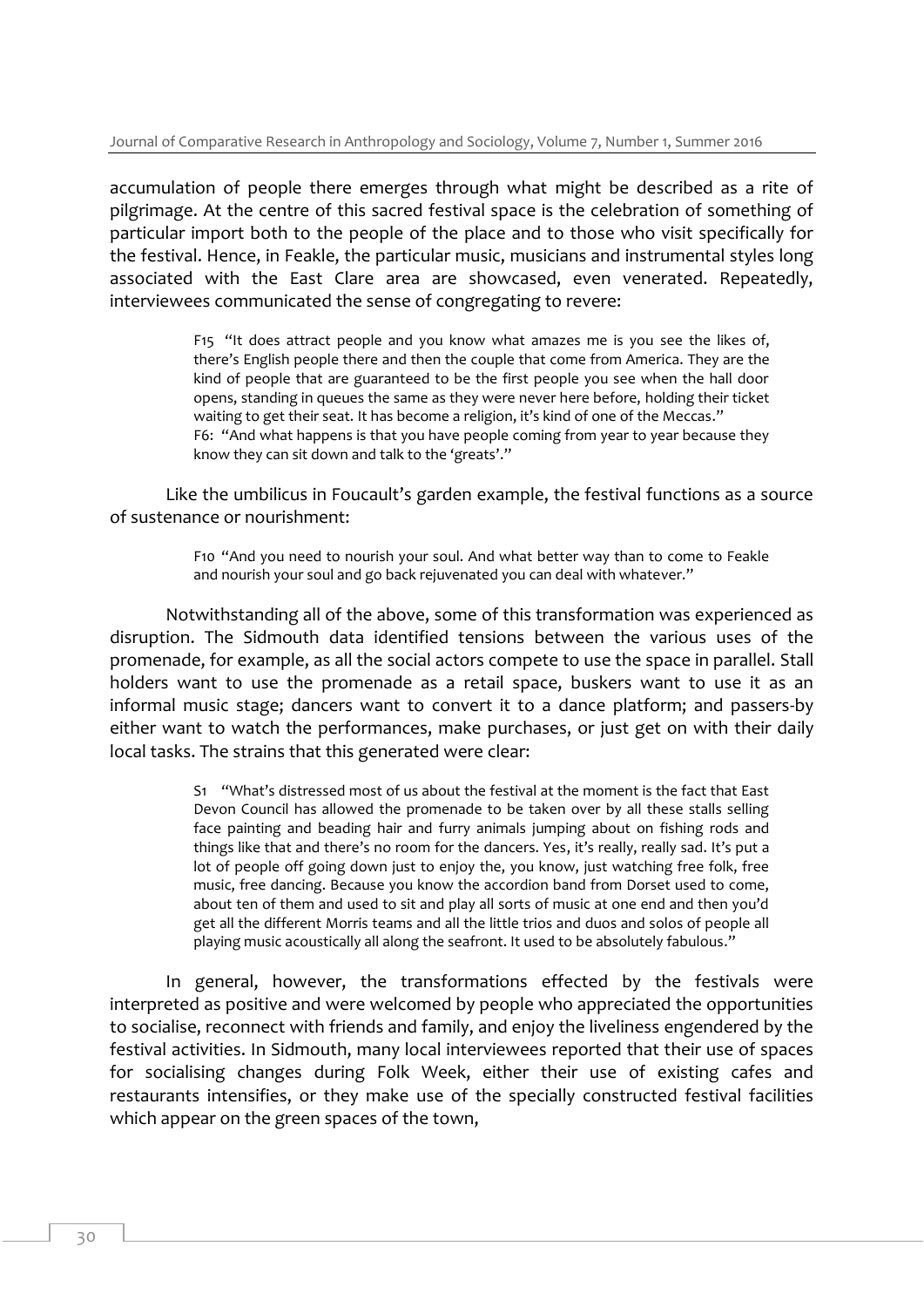S38 "We meet up at the places that you might not necessarily go to at other times of the year, the Ham, with the marquee and it's got the food kind of festival feel to it is a really good meeting spot, Blackmore Gardens as well. A lot of my friends now have got younger children and I think there's something for everybody. So yeah, you do meet up and use the town in a slightly different way, I suppose."

The situation in Feakle was similar. Here the injection of visitors, vastly outnumbering the local population, greatly alters the social make-up of the community:

> F35 "Oh its 100% livelier, I mean in the winter time this place is basically dead." F9 "Bringing people together, friends, you meet people you haven't met since last year. Have a couple of pints, couple of tunes, share a time and music."

This last comment came from a visiting musician and serves as a reminder that festivals create a sense of community not just for local place-based groups but also for other kinds of communities like musicians, for whom festivals create transitory but recurring opportunities for enriching and sustaining social and cultural encounters. Recurrent visitors constitute another group that forges social connections through their long-standing associations with the festival:

> F4 "We stay in the campsite then because he meets the same families, they come every year and they meet the same people, he's met boys from Waterford before and another boy from Limerick and they are camping with us this year."

#### **Gaining entry and making the grade**

The second of Foucault's principles of heterotopia under consideration suggests that heterotopias require certain acts, performances or rituals to gain entry and to leave the space. There was a variety of evidence of the challenges of entering the heterotopian space of the folk festival amongst the Sidmouth interviewees. Many of the attending interviewees had in-depth knowledge of the folk genre, with experience of folk singing or dance. Some, such as S12 is a stalwart of folk clubs, while others, according to one of the performers, S2, are "pretty well versed in the music."

> R2 "Oh right. Oh so the fact that you used to go to folk clubs then, you must have a bit of a feel for the music then."

S12 "Oh yes. Yes we're talking forty-odd years ago though."

Another Sidmouth performer, now in his late twenties, described how having the festival on his doorstep had influenced and helped his musical development:

S6 "While I was a kid I'd always go to Sidmouth Folk Festival without really realising the scope of it. But we started playing, busking and playing in Dukes, and the pub, you know years ago."

S1 also described how the opportunities offered by the festival helped her to start dancing many years before, while S25 admitted that she was now involved in a genre which she had scorned when young:

S1 "I always try and do something I haven't done before. Every time I go. And that's what got me into clog dancing cos I went many, many years ago, in 78-79 or was it 77 I don't know now. I went past the huge marquee on the Knowle arena where they used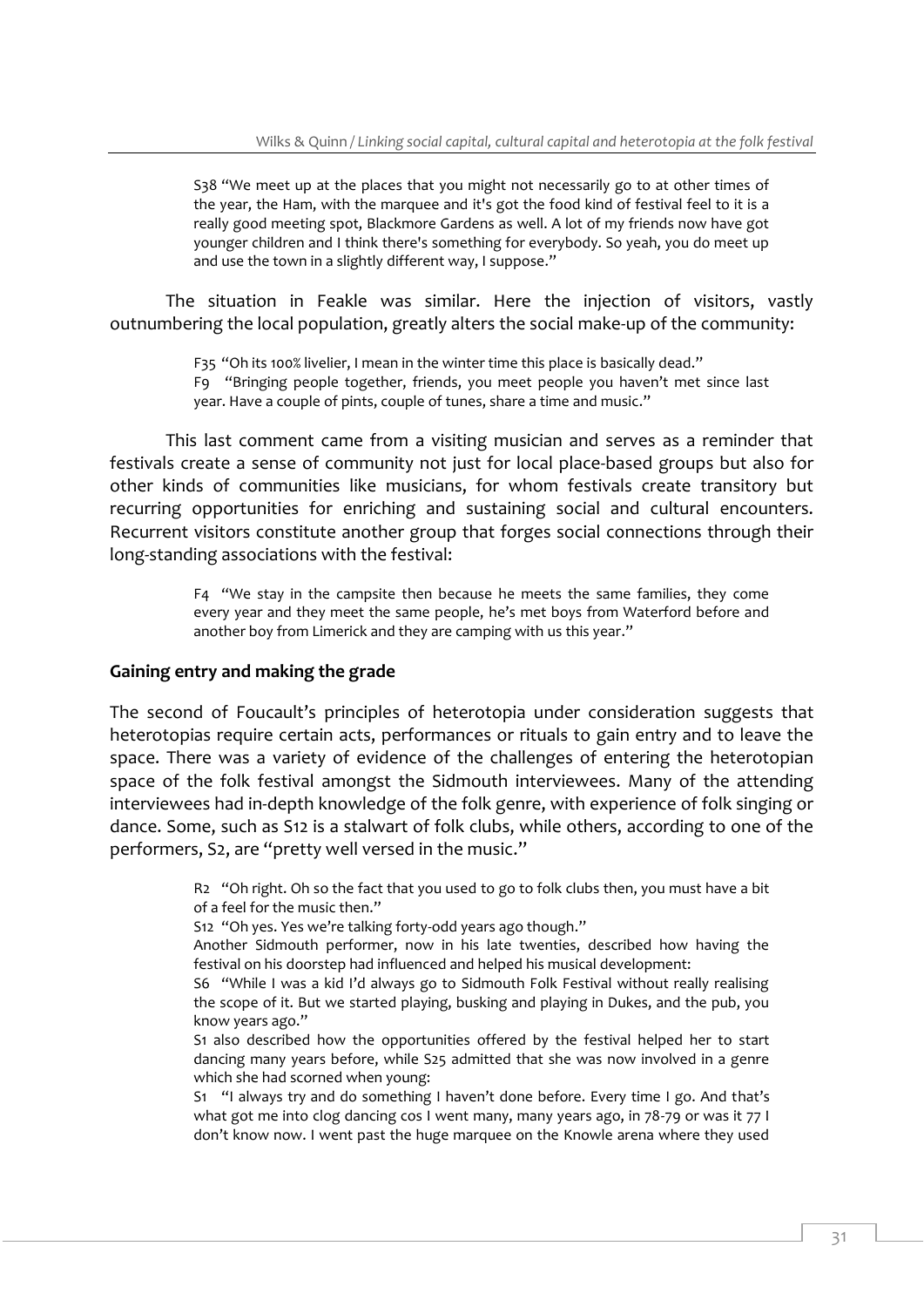to have workshops and things. And I could hear this wonderful syncopated sound and I looked through the tent flap and there were hundreds of people all doing clog dancing and I thought I've got to do this. So I went in and you know I've done it ever since. So that's you know, what is it, thirty-something years."

S25 "I think you should expose yourself to all sorts of weird and wonderful things and you know, when I was a child my uncle was a Morris dancer, I thought he was a complete twit and I would never be involved in anything like that in my life and then there you are I find myself immersed."

Although having some musical knowledge had perhaps enabled many of the Sidmouth attendees to enter the festival space, several of them also highlighted the barriers they faced to performing the gestures which might enable them to fully enter. Local dancer, S46, had danced at the festival but explained that, even though they were a local Morris team, their participation was not an annual given, due to the politics and networking involved. Others cited personal physical challenges, such as S39's bad knees, which made her "frightened of falling over in public"; S8's arthritic fingers which prevented her playing musical instruments; or S39's lost singing voice, due to smoking "too many cigarettes"; and S10, who now lived alone, being reluctant to attend by herself. Many of these interviewees might have been fully part of the emplacement in the past but had now withdrawn due to the physical ailments of later life. The prohibitive cost of tickets was highlighted by another local, S9, even with locals' price reductions, as a barrier to attending the formal concerts, although he and his wife still found that "there's a lot for us to enjoy that's going on around town, without having to pay to go to things." The reduced income associated with retirement was also mentioned as a factor.

Not having the courage to fully join in due to a perception of not knowing the right songs or not playing a recognised folk instrument was also mentioned as a "gesture" which some were unable to make to enable entry into the emplacement. S21, who sings with choirs, and so has a proven singing voice, was reluctant to join in the pub singing, where song sheets are not the norm, due to there being "a helluva lot of songs that I don't know. And for every one traditional song that you come across, there could be anything up to 20 versions of the same song. They're all slightly different." He blamed himself, rather than the festival space for their permissions: "I shall have to apply myself some more." The challenges of playing his clarinet in public in the festival space, despite having "been known to join in with folk music from time to time," were also mentioned by another interviewee:

> S22 "I've never quite summoned up the courage to bring it down to the seafront here. I'm sure I will one day."

Although folk music is the only music genre to feature in most Sidmouth festival spaces, efforts are made by locals to offer the chance for musicians of any genre to perform in "festival fringe" spaces, such as on the more informal stage of a local pub. For the open mic sessions in the afternoons, anyone with the confidence to put themselves forward can sign up, but the morning sessions are run by a local music teacher so it tends to be local people known to him that are selected.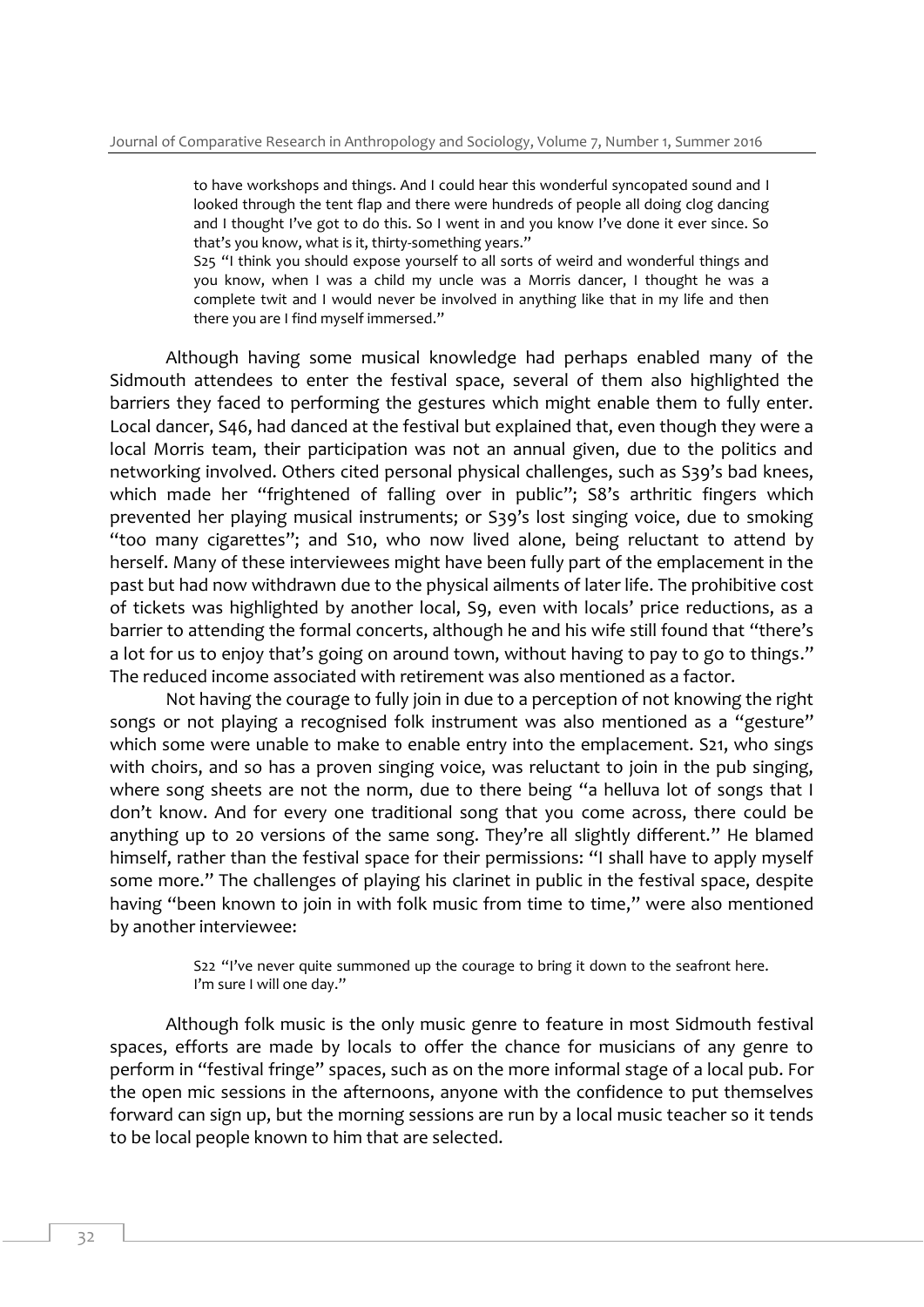Many of the issues revealed in the Sidmouth data also held true for Feakle. As something of a sacred space, and an important source of the East Clare tradition, the festival attracts people because "they have workshops with some of the finest musicians in the country if not in the world" (F6). In this sense there is certainly a rite of entry for musicians who perform here. Being invited to perform at Feakle carries a distinction that must be earned within the traditional music world, and the Festival Directors act as gatekeepers determining who among the throng may access the Feakle stage. As F2 explained:

> F2 "I know within traditional professional music circles it's a badge of honour to be invited to play at Feakle. Because they know that the audience is discerning, the audience come to listen to good music, they expect a standard of music from the festival as well."

This inevitably generates some tension:

R1 "And I'm sure there's no problem getting people to come here."

F1 "Oh no, they want to come. They want to come up, in fact I went into a music session one night there, Wednesday night, and before I left I had three CDs handed to me from three different combinations."

R1 "So is this becoming a problem that you have to manage?"

F1: "It is a problem because they all want to come and they are disappointed if they don't, you know. If they are not included and I've got to say, I mean one guy last year, he had been doing the workshops and I just, you know, we rotate the tutors every so often you know. And I had to exclude him because he had done his three or four years and he was very upset."

The understanding that participation in music-making at the Feakle Festival is not given freely to everyone is widely understood, as the following conversation with an Irish visitor to the village attests:

R1 "Are you like a serious player?"

F37 "Yeah, I'm serious but I'm only middling standard but I'm very, very interested."

R1 "And so why aren't you doing the workshops?"

F37 "I wouldn't be at that standard, the standard of the workshops is for quite well, maybe, good players already."

Beyond the community of musicians at the festival, another issue that the Feakle data pointed to was the very obvious blurring of distinctions between insiders and outsiders. A striking feature of the visitor population interviewed was the staunch loyalty displayed towards the festival. Visitors explained how they were making their umpteenth return to the festival (many were returning for in excess of 15, even 20 years) while locals constantly referred to rekindling connections with those visitors who had been staying with them, coming into their pub, meeting them on the street for years. For the visitors, there was a definite sense of earning "insider-ness," not to the extent that they became a "local" but certainly to the extent that they were no longer an outsider. An observation from a New York visitor, F36 makes this clear:

> F36 "It gives me an opportunity that I wouldn't have otherwise, it gives me something to hold onto for the year, for the music and learning and also its an experience that you carry with you. For us coming year to year, and also we are incorporating ourselves into the scene where now they expect us."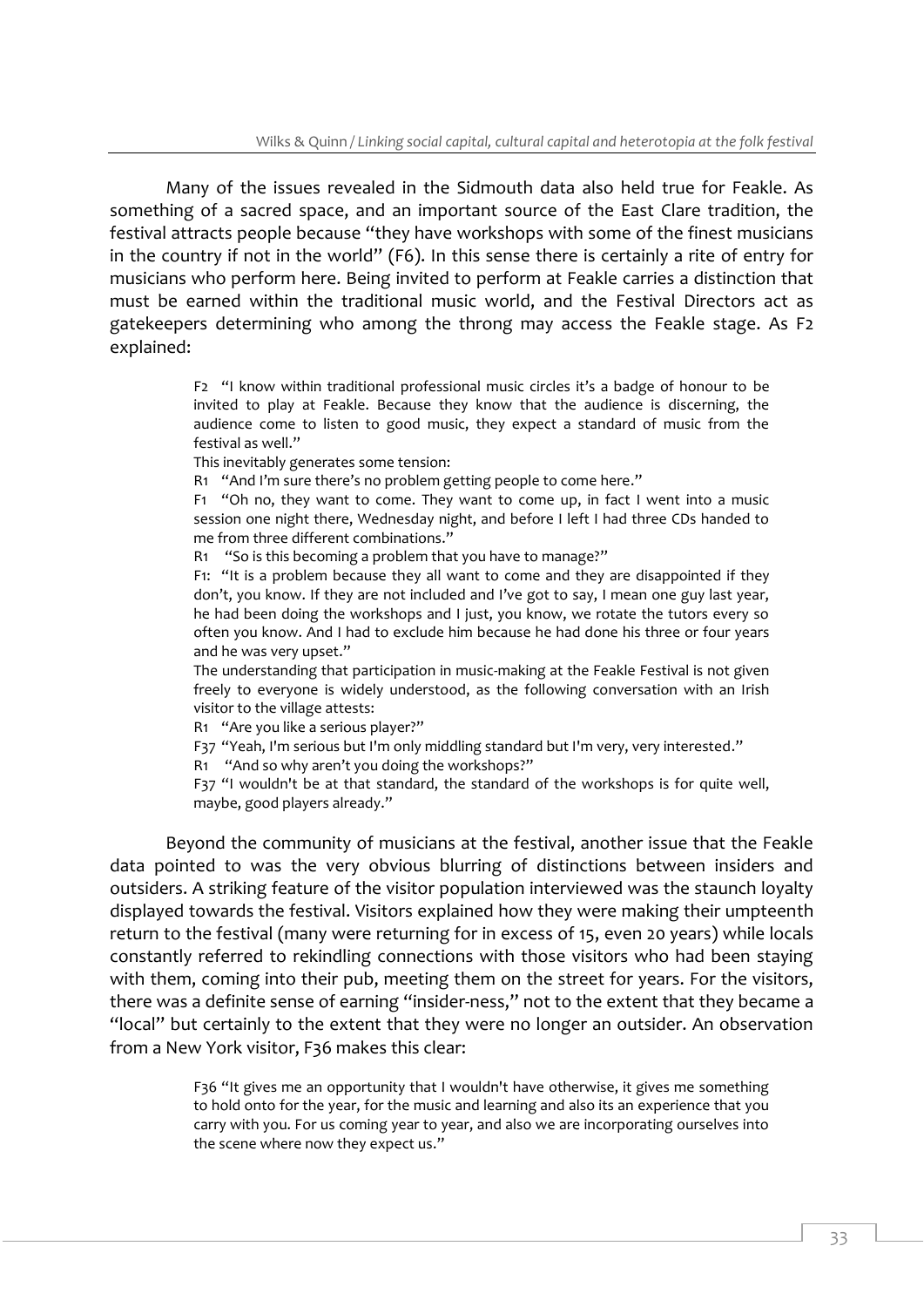#### A loyal visitor from Israel had the following to say:

F18 "You know the folks and they know you and you start coming and you know you get talking, you know the families, you see the kids grow up. So you know, it's really funny because we go to a session or something and you see youngsters playing and you say oh I remember him when he was in shorts. So you almost become, I'm not saying you become part of the community because you don't, but you can identify people in the community and they can identify you and sort of, you do feel a certain sense of belonging. Despite the fact you are an outsider and you understand that and they understand it but there is a certain loyalty or something that comes into it."

#### **Social and cultural capital in action in the heterotopic space**

The data collected at Sidmouth and Feakle festivals gives clear insight into the overlaps and potential inter-relationships between the three strands of the conceptual framework, social capital, cultural capital and heterotopia. Foucault's principle that heterotopias juxtapose several spaces within a single space is demonstrated by the ways in which the conversion of spaces into festival spaces takes place at both festivals. Whilst these spaces retain their original function, as pubs or cafes or theatre spaces, they also provide the settings for intensified social interaction, with both bonding and bridging social capital in evidence. As this study shows, it is difficult sometimes to differentiate between bonding and bridging, as a characteristic of long-established folk festivals is that the same people return year after year, in effect eventually transforming relationships between visitors, and between visitors and locals, from bridging into bonding relationships. Perhaps a new term of "recurrent bonding social capital" is needed to capture this.

There is also evidence that the transformation of spaces can also cause social tensions that could even destroy former social bonds. Thus the data are very clear that festivals are not utopic in nature because, as Falconi (2011: 12) explains, they embrace both tensions and contradictions in relation to the use of space. Viewing festivals through a heterotopic lens brings into sight the double meanings and contradictions contained in a space, and these were very apparent here in the views of local respondents and in the observed contradictory and intuitively incompatible ways in which spaces can be put to use. The data suggest that in its heterotopic state, the potential of this "other" place comes to be seen afresh by a range of festival actors, both local residents and outsiders, and to be exploited in ways that bring a place closer to what might be considered its ideal state. In that brief moment, as the intensification of social relations engendered by the festival goes into over-drive, the accumulative transformation of festival spaces creates a different yet similar, new yet traditional, festival place that temporarily dislodges the ordinary place and it becomes a heterotopia. This sets the scene for bonding social capital to be intensified and gives the potential for bridging social capital, albeit of a very temporary type. Here is communicated a sense of the potentialities of festivity identified by Shields (2003) and Pløger (2010), and a clear impression of festivals as heterotopia.

Johansson and Kociatkiewicz (2011), writing about cities, argue that festivals provide new meanings for the cities they inhabit. When interpreted using Foucault's notion of the heterotopian umbilicus, the data pertaining to festival space as "stage" or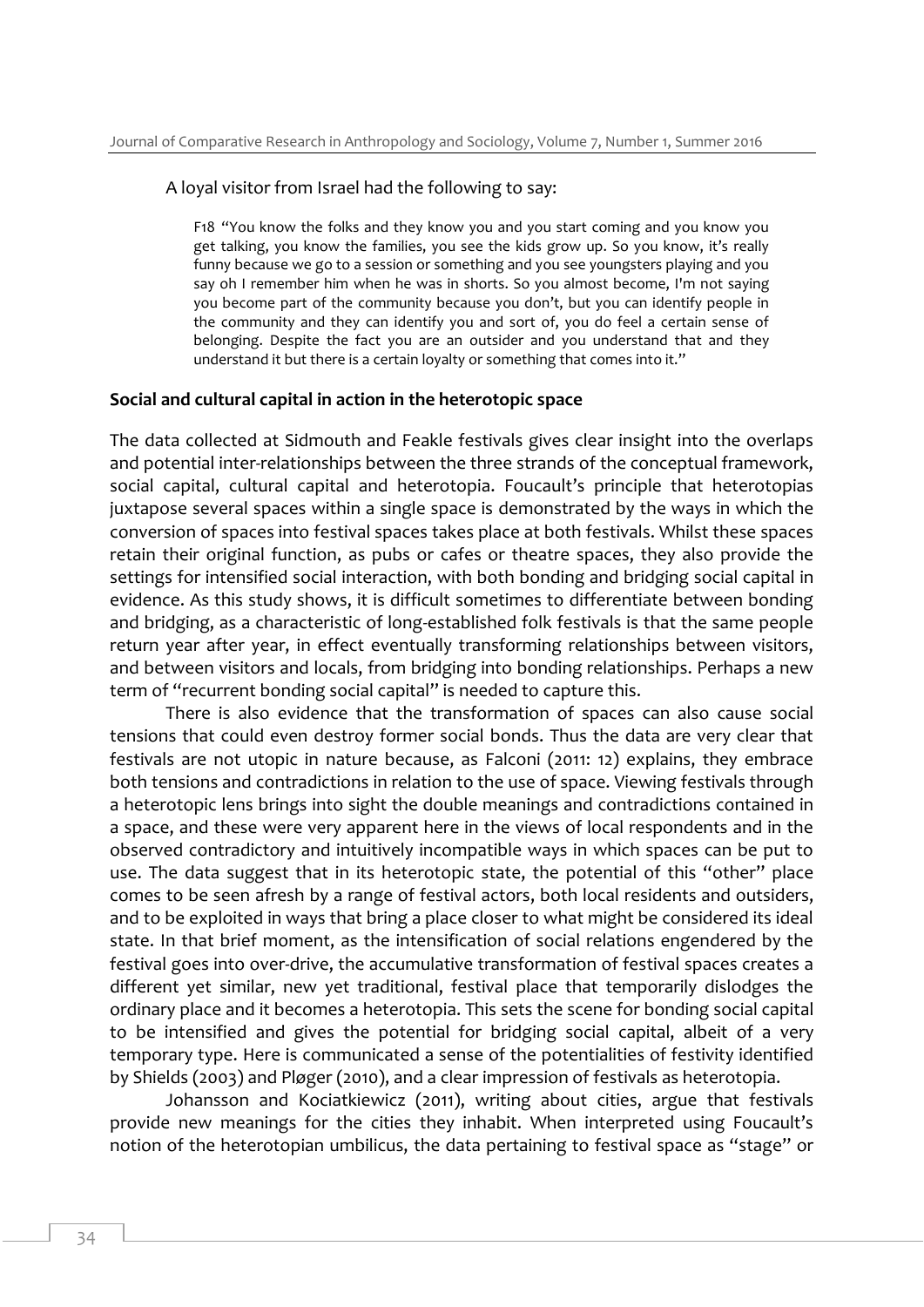performance area richly illustrates this argument, pointing to the construction of the festival as a sacred space and a site of pilgrimage. The performance spaces at the heart of the festivals offer sustenance and a "nourishing" space where festival goers can deepen existing social connections, forge new ones, share their art, learn new tunes, and "worship the greats of folk." Folk festivals are particularly known for the tendency of the "stars" to "get down" and play with the audience after a show in other venues. This is particularly the case at the village-based festival of Feakle, but it also happens in the small town of Sidmouth. The data show how people regularly, and recurrently, gravitate to festivals to venerate and admire, learn and gain sustenance for the rigours of ordinary time played out in ordinary spaces. While the idea of the festival as sacred space is not a new one, the data presented here really illustrates how re-ordered space produces an "other place," one where social interactions are intensified and the creation of social capital is facilitated.

The idea of entry and departure to the heterotopia fits in well at this point too, tying in with the concept of cultural capital and the related concept of social capital. The data show clearly that festival goers are very conscious of the need to be able to perform musically to a certain standard, even within a so-called informal space. The numerous mentions of skills and experience demonstrates that entry to the heterotopian space, in order to build social capital, needs a certain amount of existing cultural capital in order to gain entry, as well as the social capital to actually gain entry and become an insider. All of these findings echo existing arguments in the literature about festivals being highly authored landscapes where power relations are always at play (Waterman 1998). Interestingly, the data illustrates the extent to which access must not only be earned, but also maintained by all performers, amateurs and professionals alike. The festival as heterotopia is a fluid and dynamic entity which continuously reasserts the need to meet entry requirements/adopt entry rituals with every iteration. In addition, while the data frequently reveals examples of people starting very young or inheriting taste within the family, factors which are indicative of embodied cultural capital, or the habitus (Bourdieu 2002 [1986]), there were also indications that the festivals themselves were very important training grounds. There was clear evidence that the festivals initiated and educated people in folk arts practices, even when these tastes had not been previously acquired within the family or through prior learning. To date, the role that festivals play in forming, maintaining and shaping cultural capital is under-researched. Linking it to heterotopia in order to further advance understandings of the processes at play is an area worthy of further research.

Indications of the variety of festival spaces are also indicated by mention of a "fringe festival" at Sidmouth. This suggests the potential role of cultural capital, or taste and skill distinctions. Thus, those attending the fringe are likely to have a different taste in music to those attending the mainstream festival events: and each is unlikely to gain entry and "bridge" with the other set. Savage (2006) suggests that musical taste communities may be strongly related to age and ethnicity in particular, as well as to gender, educational qualifications and occupational class. However, he does warn against stereotyping differences in musical taste and highlights the breaking down of the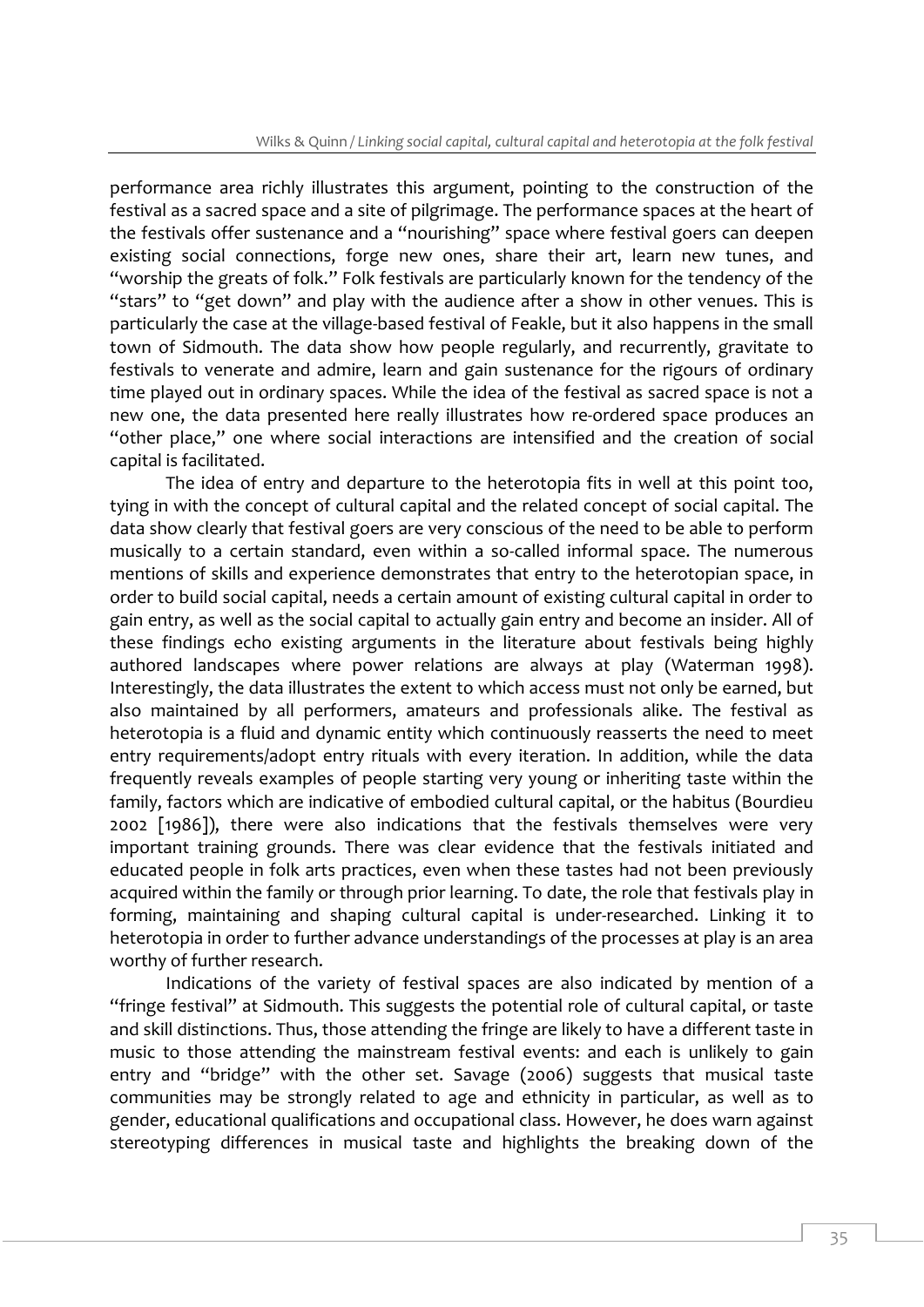opposition between high and low culture, although he does not include folk music in his analysis. The possibility of a trend for people to engage in a range of musical taste communities, in effect to be omnivorous in their taste, is also discussed by Peterson and Kern (1996), Chan and Goldthorpe (2007) and van Ejick and Lievens (2008). What is not well covered in this literature, however, is the role of musical skills, although Frith (1990) does mention that the particular values of the folk festival, with their emphasis on collective, participatory music-making set it apart from other musical worlds. Further exploration of these issues of cultural capital and their relationship to heterotopias is likely to prove fruitful, while further querying of the extent to which folk festivals differ from other types of cultural festivals is another potentially interesting line of enquiry.

# **Conclusion**

Surprisingly, despite the fact that Foucault named festivals as an example of a heterotopia, there has been relatively little application of his ideas in the social sciences literature on festivals. Equally, although social dimensions of festivals are being explored and social capital ideas are informing the literature, there remains much scope for further enquiry.

A central preoccupation here has been to investigate whether two of the key principles of heterotopia and the concepts of social and cultural capital might together inform the study of folk festivals in the context of a small town or village. The wealth of data reported in the preceding section clearly supports the value of interlinking these concepts and offering an integrated conceptual framework which could be used by others as an analytical lens.

First, drawing on Foucault's heterotopia, acknowledging the juxtaposition of multiple spaces inherent in festivals was a very useful starting point for unravelling the idea of the festival as a sacred space. Second, this sacred space can be seen as an umbilicus which can feed social capital. Third, alongside the sacred space, sit other spaces which are still within the festival space, and also facilitate the building of social capital within separate social networks. Finally, appropriate cultural capital and ideally also a certain level of social capital, are needed to gain entry to any of the spaces within the heterotopia, with the distinction of skills and knowledge or the habitus determining which of the spaces is appropriate.

By interlinking three sets of theoretical ideas: social capital, cultural capital and heterotopia; the intention is to suggest a new conceptual framework that can help to frame a deeper understanding of the nature of celebration. It is hoped that other researchers might draw on the approach adopted here as they pose further questions about how festivals alter social relations.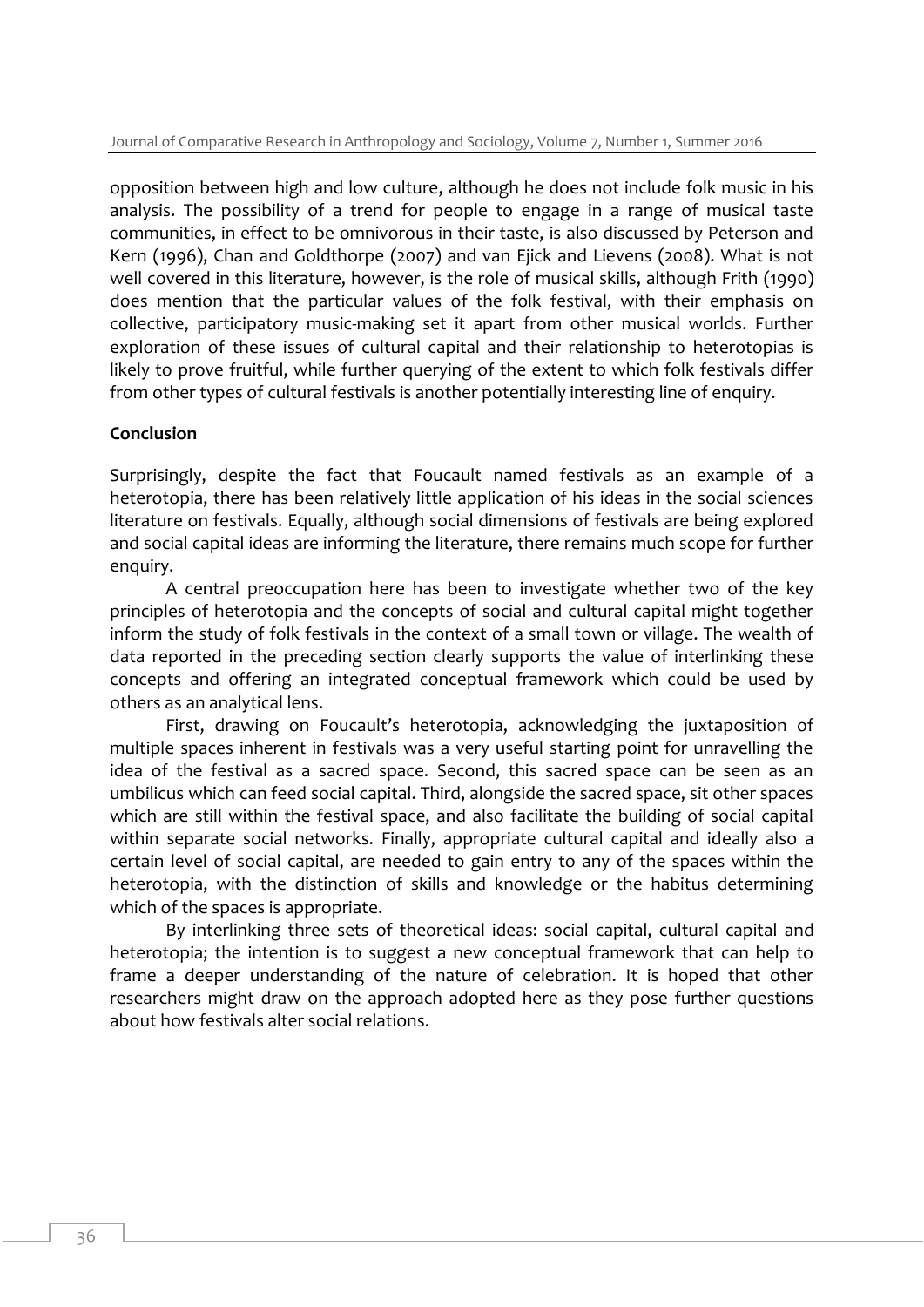# R E F E R E N C E S

- Abrahams, R.D. (1982). "The Language of Festivals: Celebrating the Economy." In Turner, V.W (ed), *Celebration: Studies in Festivity and Ritual.* Washington, D.C.: Smithsonian Institution Press, pp. 161-177.
- Arcodia, C. and Whitford, M. (2007). Festival Attendance and the Development of Social Capital, *Journal of Convention & Event Tourism,* 8(2), pp. 1-18.
- Bakhtin, M. (1968). *Rabelais and His World.* Cambridge, MA: Massachusetts Institute of Technology.
- Bourdieu, P. (1984). *Distinction: A Social Critique of the Judgement of Taste.* Cambridge, MA: Harvard University Press.
- Bourdieu, P. (1993). "The Field of Cultural Production, or: The Economic World Reversed." In Johnson, R. (ed), *The Field of Cultural Production: Essays on Art and Literature.* Cambridge: Polity Press, pp. 29-73.
- Bourdieu, P. (2002 [1986]). "The Forms of Capital." In Biggart, N.W. (ed), *Readings in Economic Sociology.* Malen, Mass: Blackwell, pp. 280-291.
- Chan, T.W. and Goldthorpe, J.H. (2007). Social Stratification and Cultural Consumption: Music in England, *European Sociological Review,* 23(1), pp. 1-19.
- Crespi-Vallbona, M. and Richards, G. (2007). The Meaning of Cultural Festivals, *International Journal of Cultural Policy,* 13(1), pp. 103-122.
- Curtis, R.A. (2010). Australia's Capital of Jazz? The (Re)creation of Place, Music and Community at the Wangaratta Jazz Festival, *Australian Geographer,* 41(1), pp. 101-116.
- Duvignaud, J. (1976). Festivals: A Sociological Approach, *Cultures,* 3, pp. 13-25.
- Finkel, R. (2010). "Dancing around the Ring of Fire": Social Capital, Tourism Resistance, and Gender Dichotomies at up Helly Aa in Lerwick, Shetland, *Event Management,* 14(4), pp. 275-285.
- Foucault, M. (1984). Of Other Spaces: Utopias and Hheterotopias (1967), *Architecture/Mouvement/Continuite,* (October) Trans. Miskowiec, J.
- Foucault, M. (2008). Of Other Spaces (1967). Trans. Dehaene, M. In: Dehaene, M. and De Cauter, L. (eds). *Heterotopia and the City: Public Space in a Postcivil Society.* Abingdon: Routledge, pp. 13-30.
- Frith, S. (1990). What is Good Music?, *Canadian University Music Review,* 10(2), pp. 92-102.
- Hetherington, K. (1997). *The Badlands of Modernity: Heterotopia and Social Ordering.* Abingdon: Routledge.
- Howell, F.C. (2013). Sense of Place, Heterotopia, and Community: Performing Land and Folding Time in the Badalisc Festival of Northern Italy, *Folklore,* 124(1), pp. 45-63.
- Jaimangal‐Jones, D., Pritchard, A. and Morgan, N. (2010). Going the Distance: Locating Journey, Liminality and Rites of Passage in Dance Music Experiences, *Leisure Studies,* 29(3), pp. 253-268.
- Johansson, M. and Kociatkiewicz, J. (2011). City Festivals: Creativity and Control in Staged Urban Experiences, *European Urban and Regional Studies,* 18(4), pp. 392-405.
- Johnson, P. (2013). The Geographies of Heterotopia, *Geography Compass,* 7(11), pp. 790- 803.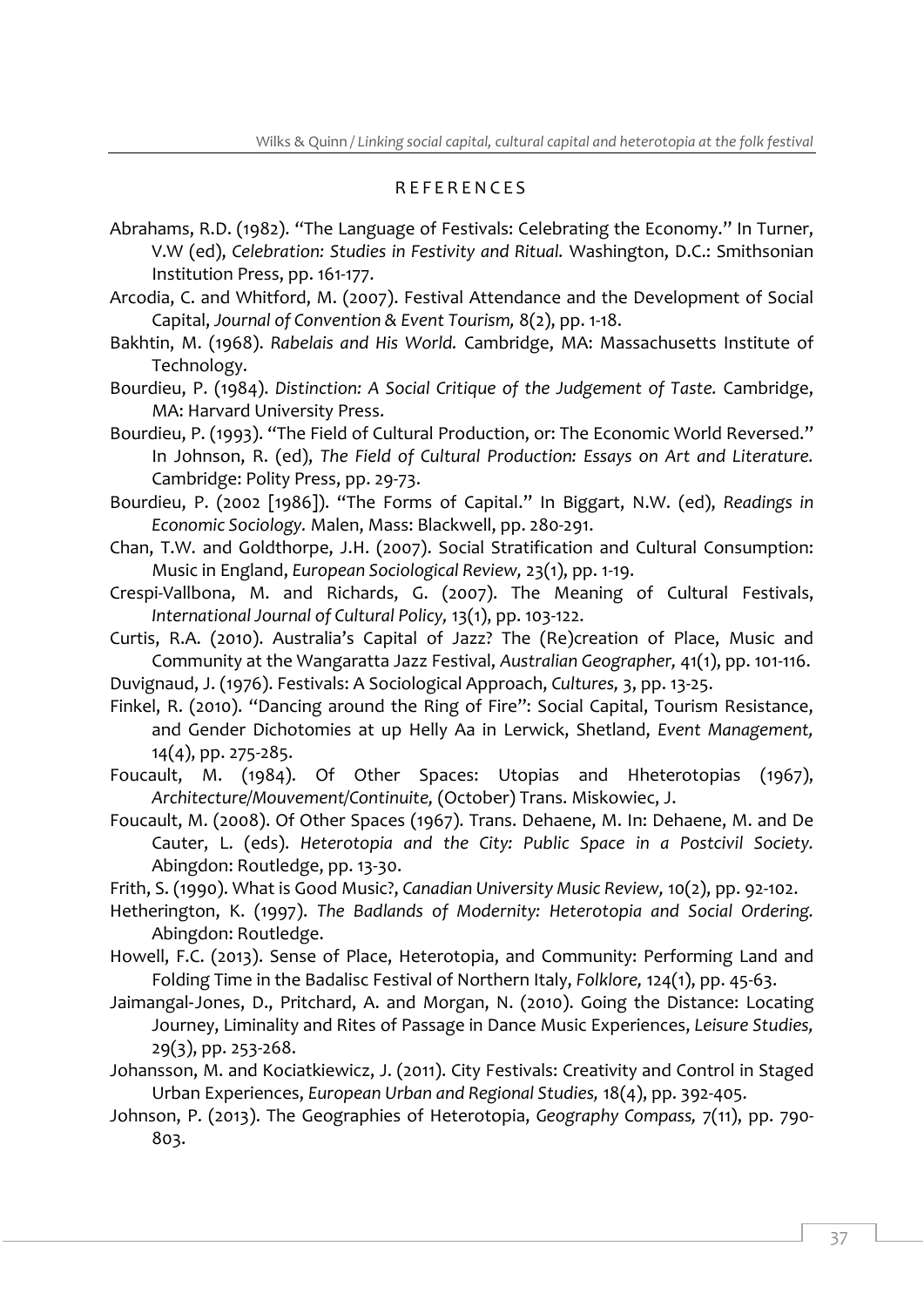- Karaosmanoglu, D. (2010). Nostalgic Spaces of Consumption and Heterotopia: Ramadan Festivities in Istanbul, *Culture Unbound,* 2, pp. 283-302.
- Mykletun, R.J. (2009). Celebration of Extreme Playfulness: Ekstremsportveko at Voss, *Scandinavian Journal of Hospitality & Tourism,* 9(2/3), pp. 146-176.
- Peterson, R.A. and Kern, R.M. (1996). Changing Highbrow Taste: From Snob to Omnivore, *American Sociological Review,* 61(5), pp. 900-907.
- Pløger, J. (2010). Presence-Experiences: The Eventalisation of City Space, *Environment and Planning: Society and Space,* 28, pp. 848-866.
- Putnam, R.D. (2000). *Bowling Alone: The Collapse and Revival of American Community.* New York: Simon & Schuster.
- Quinn, B. and Wilks, L. (2013). "Festival Connections: People, Place and Social Capital." In Richards, G., DeBrito, M., and Wilks, L. (eds). *Exploring the Social Impacts of Events.* Abingdon: Routledge, pp. 15-30.
- Ravenscroft, N. and Matteucci, X. (2003). The Festival as Carnivalesque: Social Governance and Control at Pamplona's San Fermin Fiesta, *Tourism Culture & Communication,* 4(1), pp. 1-15.
- Saldanha, A. (2008). Heterotopia and Structuralism, *Environment and Planning A,* 40(9), pp. 2080-2096.
- Savage, M. (2006). The Musical Field, *Cultural Trends,* 15(2-3), pp. 159-174.
- Shields, R. (2003). *The Virtual.* London: Routledge.
- Turner, V.W (ed.) (1982a). *Celebration: Studies in Festivity and Ritual* Washington, DC.: Smithsonian Institution Press.
- Turner, V.W. (1974). *Dramas, Fields and Metaphors: Symbolic Action in Human Society.* New York: Cornell University Press.
- Turner, V.W. (1982b). *From Ritual to Theatre: The Human Seriousness of Play.* New York: PAJ Publications.
- van Ejick, K. and Lievens, J. (2008). Cultural Omnivorousness as a Combination of Highbrow, Pop, and Folk Elements: The relation Between Taste Patterns and Attitudes concerning Social Integration, *Poetics*, 36(2-3), pp. 217-242.
- Van Gennep, A. (1960). *The Rites of Passage.* Chicago, IL: Chicago University Press.
- Waterman, S. (1998). Carnivals for Elites? The Cultural Politics of Arts Festivals, *Progress in Human Geography,* 22(1), pp. 54-74.
- Wilks, L. (2009). *Initiations, Interactions, Cognoscenti: Social and Cultural Capital in the Music Festival Experience.* PhD thesis. The Open University.
- Wilks, L. (2011). Bridging and Bonding: Social Capital at Music Festivals, *Journal of Policy Research in Tourism, Leisure and Events*, 3(3), pp. 281-297.
- Willems-Braun, B. (1994). Situating Cultural Politics: Fringe Festivals and the Production of Spaces of Intersubjectivity, *Environment and Planning D: Society and Space,* 12(1), pp. 75-104.
- Yazbak, M. (2011). The Muslim Festival of Nabi Rubin in Palestine: From Religious Festival to Summer Resort, *Holy Land Studies: A Multidisciplinary Journal (Edinburgh University Press)*, 10(2), pp. 169-198.